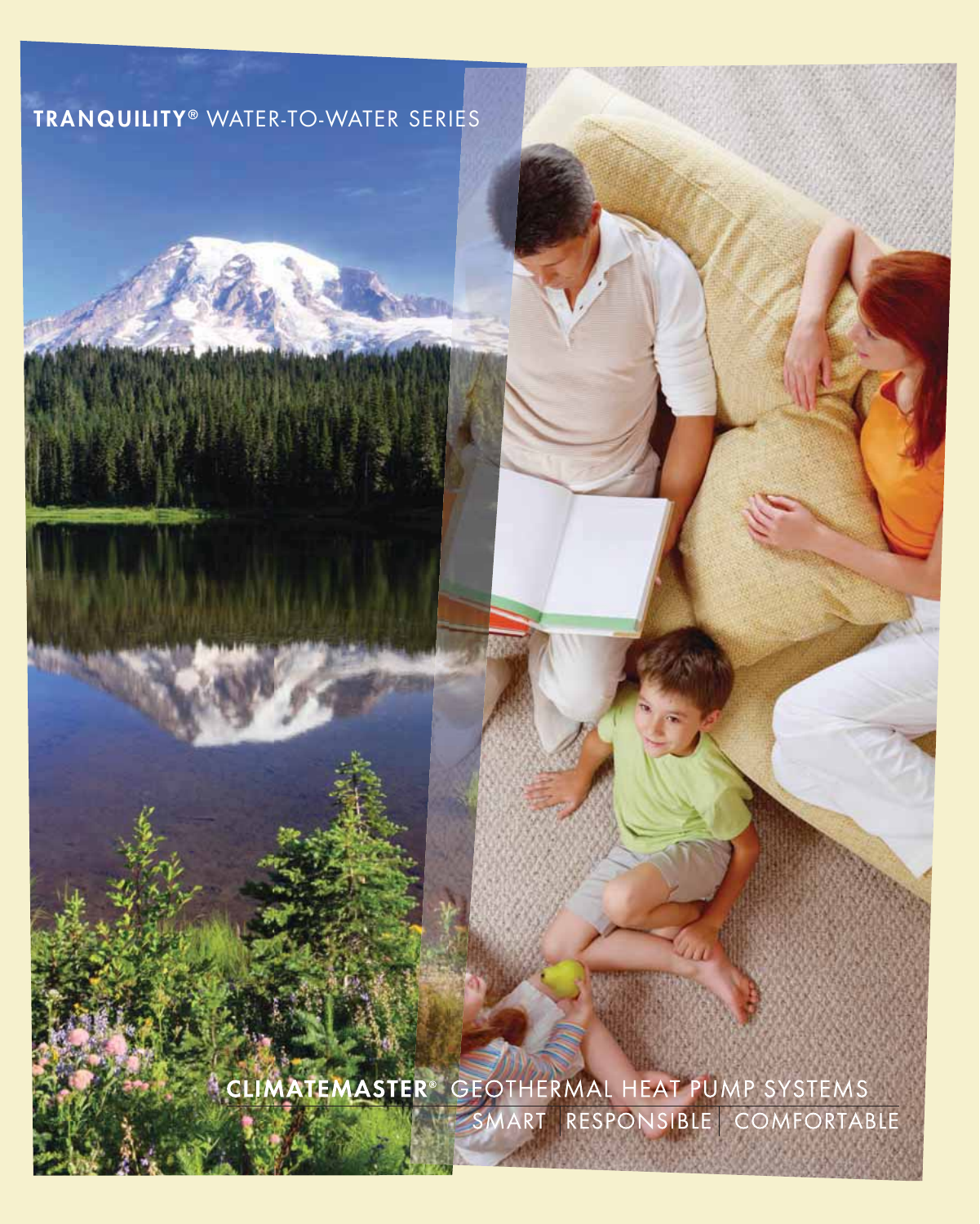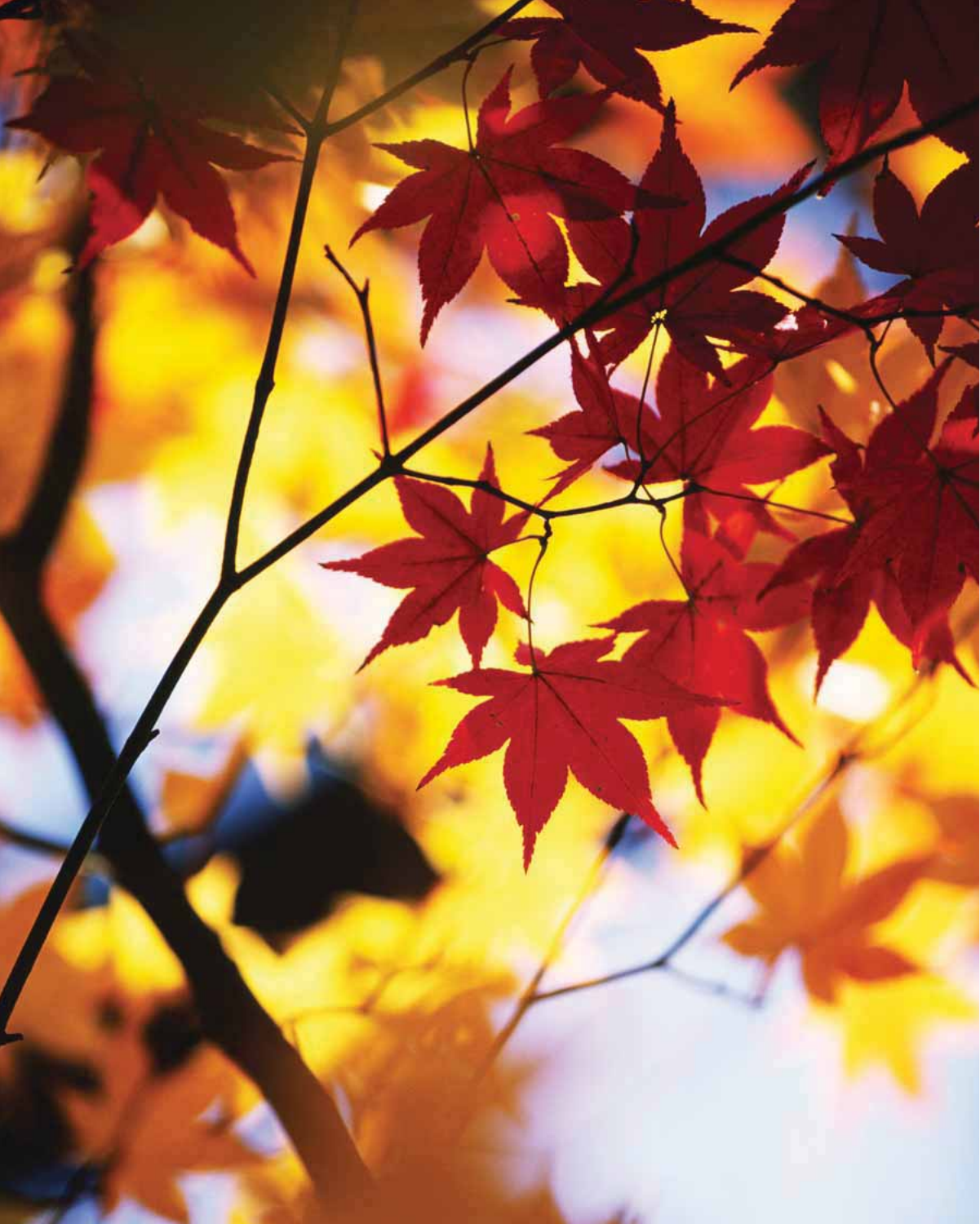Wherever you live, the temperature beneath your home remains constant regardless of the season. ClimateMaster® Geothermal Heat Pump Systems harness the stable under-



ground temperature to provide heating, cooling, and hot water at remarkably high efficiencies. So high, in

fact, that energy use can be cut by up to 80%. As the world's largest and most progressive leader in clean, renewable geothermal technology, ClimateMaster leads the way with its award-winning Tranquility® Series geothermal heat pumps.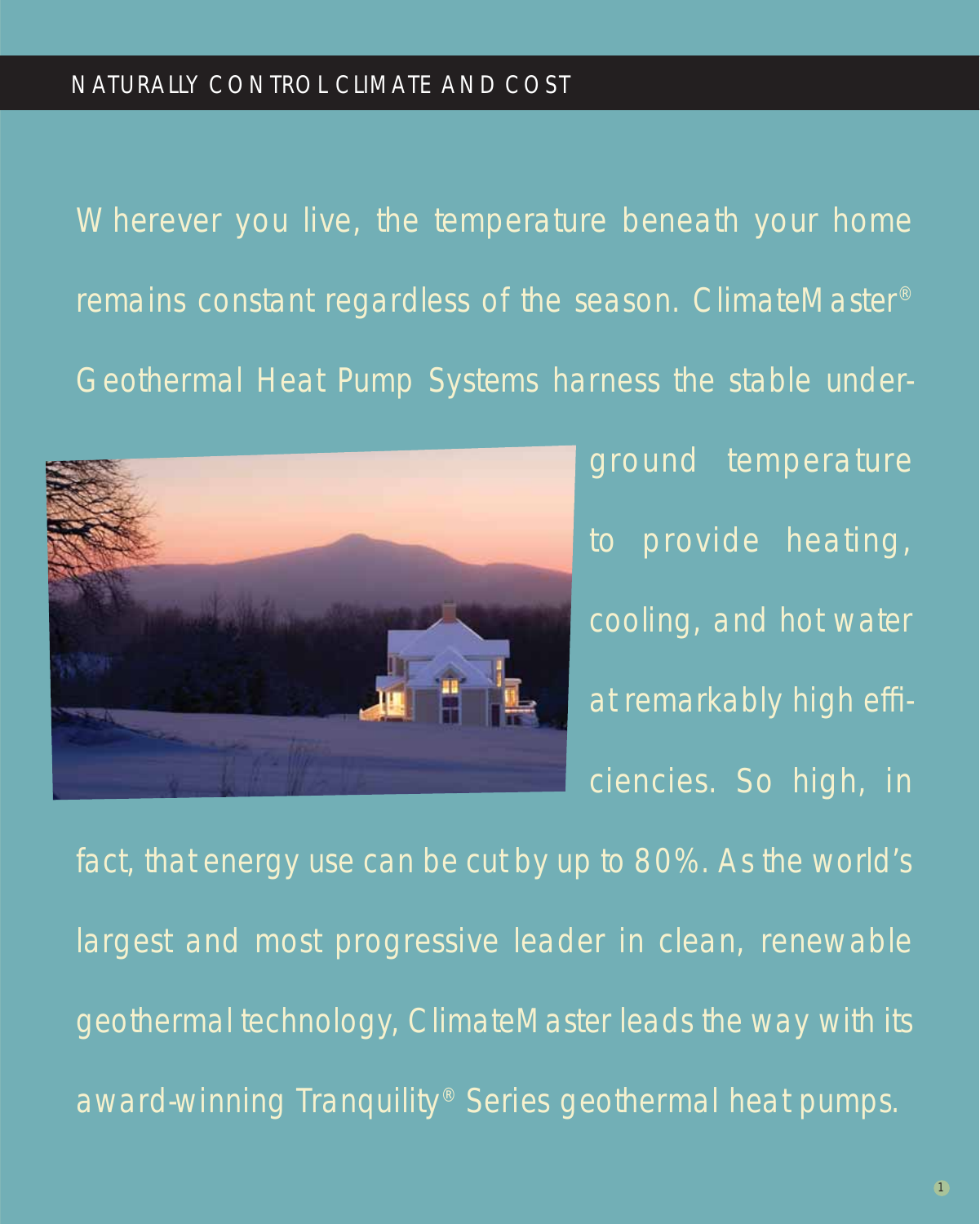## HARNESS CLEAN, RENEWABLE ENERGY STORED IN THE EARTH

### **Nearly half the solar energy our planet receives is absorbed by the ground.**

As a result, below the surface the earth remains a constant moderate temperature year-round. This provides an ideal source for heating and cooling your home. Geothermal systems use a sealed underground loop piping filled with circulating water and an ultra high-efficiency Tranquility® heat pump to exchange heat between your home and the earth.

**In the winter, the earth is your source of heat.**

Water circulating in the loop piping absorbs heat from the earth and carries it to the heat pump, where it is concentrated and sent as warm, comfortable air throughout your home.

**In the summer, the earth is your source of cooling.**

The heat pump absorbs heat from the air in your home and transfers it to water circulating in the loop piping where it is absorbed by the earth. This provides cool, dehumidified and comfortable air throughout your home.

**In all seasons, the system may provide nearly free hot water whenever it is in use.**

*ClimateMaster systems work yearround, in all climates, providing heating, cooling and hot water.*

# Ŧ **Vertical Loop** Where space is limited, the sealed loop piping can be inserted in small holes ranging from 150 to 400 feet deep that are installed using a well-drilling rig.

### **Flexible to install.**

Your geothermal loop is custom designed to fit your exact needs and available space.

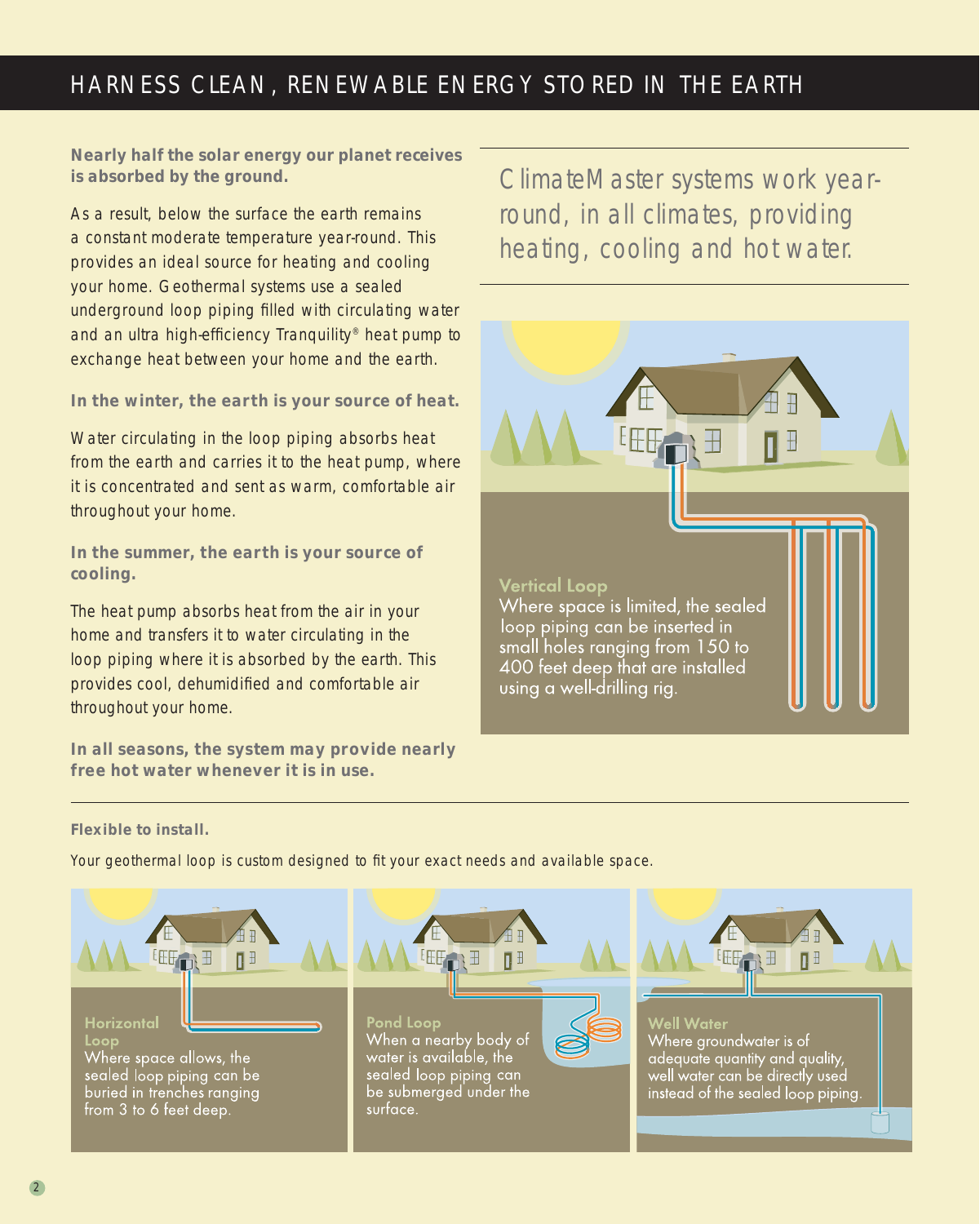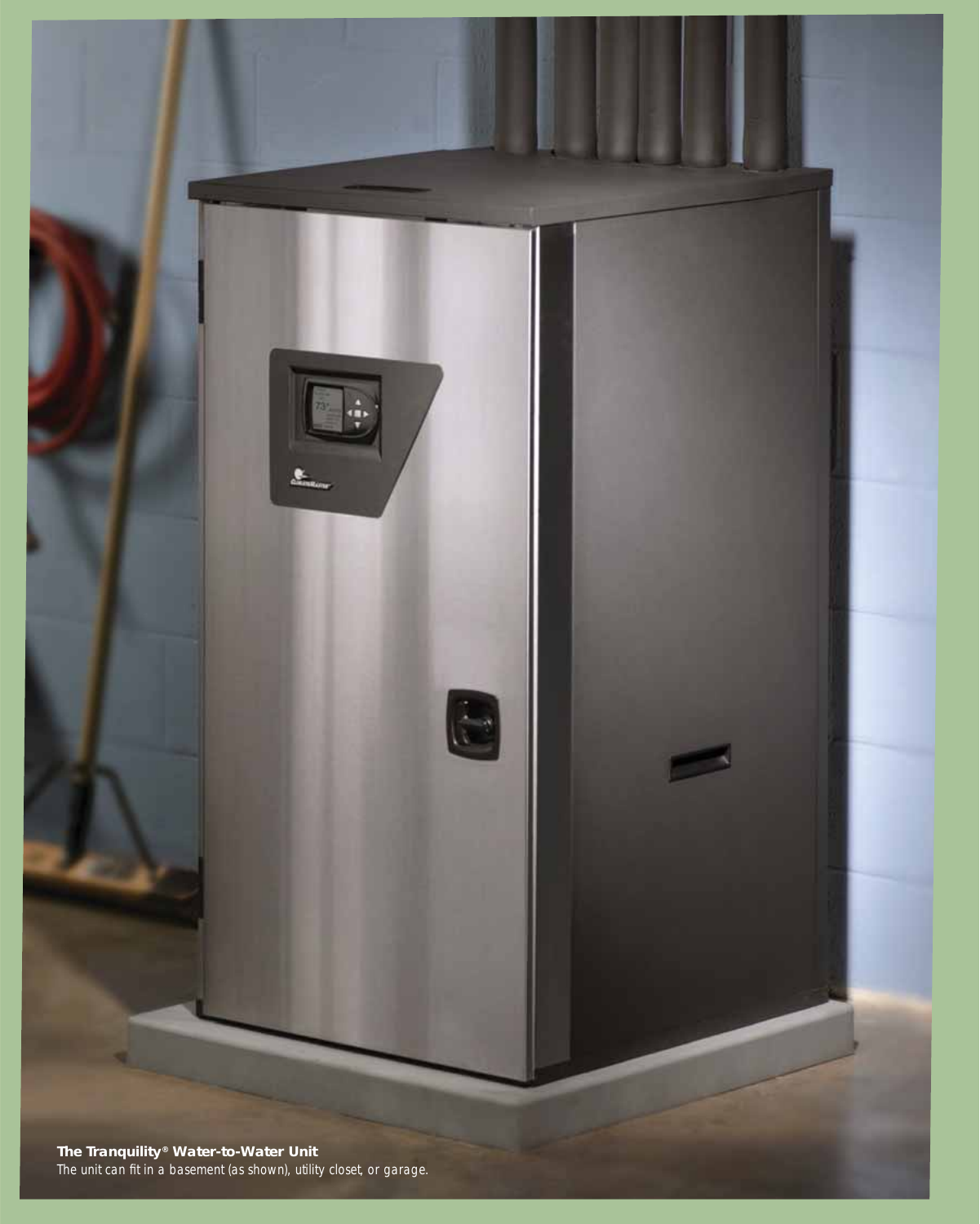## COST SAVINGS

The ClimateMaster Tranquility® Water-to-Water series brings together the advantages of radiant floor heating with the benefits of geothermal technology, providing unmatched comfort and savings. The Tranquility® Water-to-Water series has installation options that can be used for snow/ice melt, spa, pool water heating, and free hot water. Water-to-water units can also provide chilled water to small fan coil units for zoned forced-air cooling if desired. The water-to-water series is available in a wide range of unit sizes for most any installation.

### **Pure Comfort.**

A radiant floor heating system uses a series of pipes underneath the floor to heat a room. The entire surface of the floor radiates heat evenly, warming the feet and body first, making you feel warm. You may even set your thermostat several degrees lower as the floor temperature might be 85˚F while the air temperature in the room is only 65˚F. This saves you money, without sacrificing comfort.

One of the greatest advantages of radiant floor heating is the system is "invisible." There are no registers, baseboard units, or radiators to obstruct furniture arrangements and interior design plans. There are no restrictions on where you can hang pictures and other décor in a room, making the most effective use of your wall and floor space.

### **Low Utility Bills.**

The Tranquility® Water-to-Water Series provides you with the highest energy efficiency of any space conditioning system available. Efficiency equals savings, and geothermal heat pump systems substantially reduce operating costs over even the most efficient traditional systems.

Over 70% of the total energy used in a typical home is for heating, cooling and water heating. With a geothermal heat pump system, up to 80% of this energy comes free directly from the earth.

A federal tax credit saves you 30% on the total cost when you install your geothermal heat pump system. Check with your state and local utilities to find out if other incentives are available in addition to the federal tax credit.



Calculations are based upon current utility costs for a typical home in the U.S. Midwest. Visit climatemaster.com to use our online energy calculator or contact a dealer for your detailed savings estimate.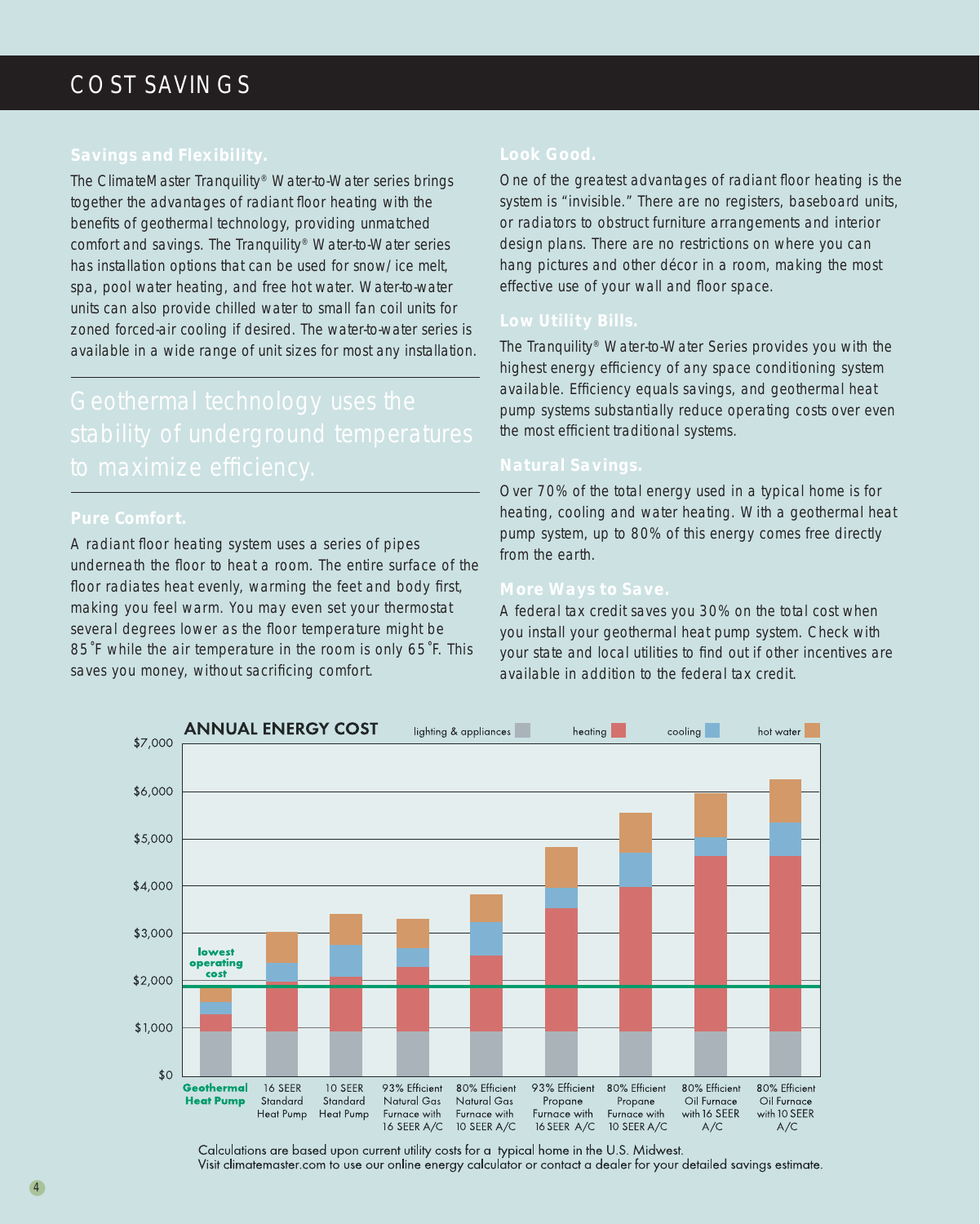## **Leading Technology.**

Get the latest in geothermal heat pump technology. The Tranquility's advanced design includes two-stage operation. This provides higher efficiency, quiet operation and automatically adapts to provide the optimum comfort no matter what the weather is outside. The Tranquility<sup>®</sup> assures you of blissful comfort, maximum efficiency and low utility bills.

## **Ultra-Quiet Operation.**

To reduce noise, the Tranquility® Water-to-Water Series was designed and tested in our own certified sound lab, an industry exclusive. This series uses a double compressor isolation system that eliminates vibration and an acoustically lined cabinet. Also, unlike traditional systems, geothermal heat pumps have no noisy outdoor fans to disturb you or your neighbors.

The Tranquility® Water-to-Water Series is designed for a long service life, assuring you of savings for many years to come. Exclusive electronic controls provide worry-free operation. Each unit is backed by a 10-year limited warranty. Underground pipe provided by ClimateMaster carries a 50-year limited warranty.

Geothermal systems use no flames to heat your home, so dangerous carbon monoxide and gas leaks are eliminated.

Geothermal heat pumps are a reliable and proven technology that has been widely used for more than 30 years. Millions of geothermal heat pumps are in operation worldwide, keeping people comfortable in homes, schools, hospitals, military facilities and many other buildings.

The environmental advantages of Energy Star qualified Tranquility® heat pumps are clear. Up to 80% of energy

supplied comes directly from the Earth and is clean, free and renewable. This means geothermal heat pumps offer the lowest carbon footprint of any space conditioning technology. According to the U.S. Environmental Protection Agency



(EPA), geothermal systems are "the most energy-efficient, environmentally clean and cost-effective space conditioning systems available today."

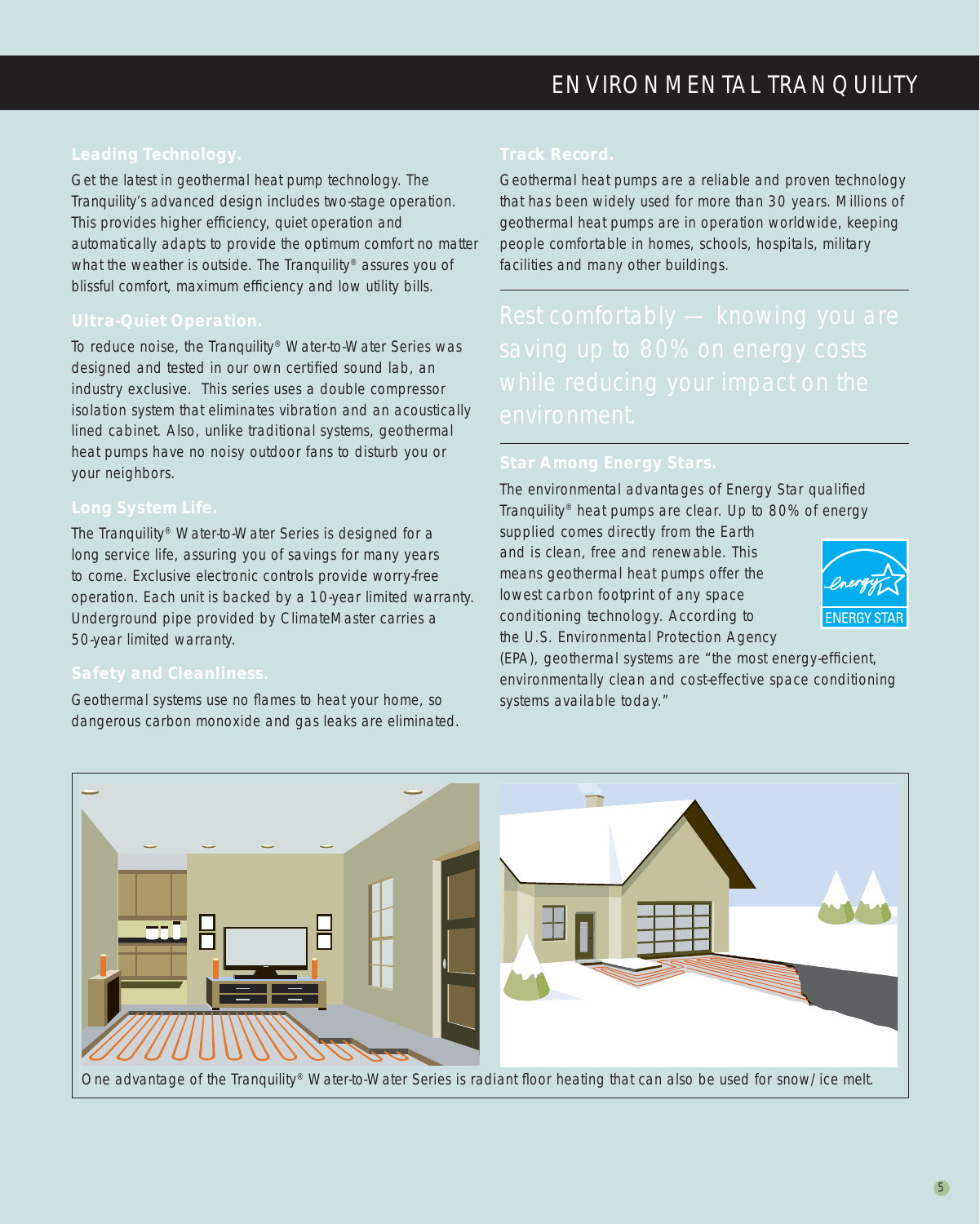## TRANQUILITY TMW SERIES ADVANCED FEATURES AND OPERATION



|                | Water Loop Heat Pump |                        |                    |            | <b>Ground Water Heat Pump</b> |                        |                    |            | <b>Ground Loop Heat Pump</b> |                        |                    |      |
|----------------|----------------------|------------------------|--------------------|------------|-------------------------------|------------------------|--------------------|------------|------------------------------|------------------------|--------------------|------|
|                | Cooling              |                        | <b>Heating</b>     |            | Cooling                       |                        | <b>Heating</b>     |            | Cooling                      |                        | <b>Heating</b>     |      |
| Unit           | Capacity<br>(Btuh)   | <b>EER</b><br>(Btuh/W) | Capacity<br>(Btuh) | <b>COP</b> | Capacity<br>(Btuh)            | <b>EER</b><br>(Btuh/W) | Capacity<br>(Btuh) | <b>COP</b> | Capacity<br>(Btuh)           | <b>EER</b><br>(Btuh/W) | Capacity<br>(Btuh) | COP  |
| <b>TMW-036</b> | 32,300               | 14.60                  | 43,100             | 4.90       | 36,200                        | 23.10                  | 35,300             | 4.00       | 33,300                       | 16.40                  | 27,400             | 3.10 |
| <b>TMW-060</b> | 52,800               | 14.30                  | 72,700             | 4.70       | 56,600                        | 20.30                  | 60,300             | 4.00       | 55,600                       | 16.20                  | 48,500             | 3.10 |
| <b>TMW-120</b> | 105,600              | 14.10                  | 145,400            | 4.60       | 113,200                       | 20.10                  | 120,600            | 3.90       | 111,200                      | 16.10                  | 97,000             | 3.10 |

Tested in accordance with ASHRAE/AHRI/ISO 13256-2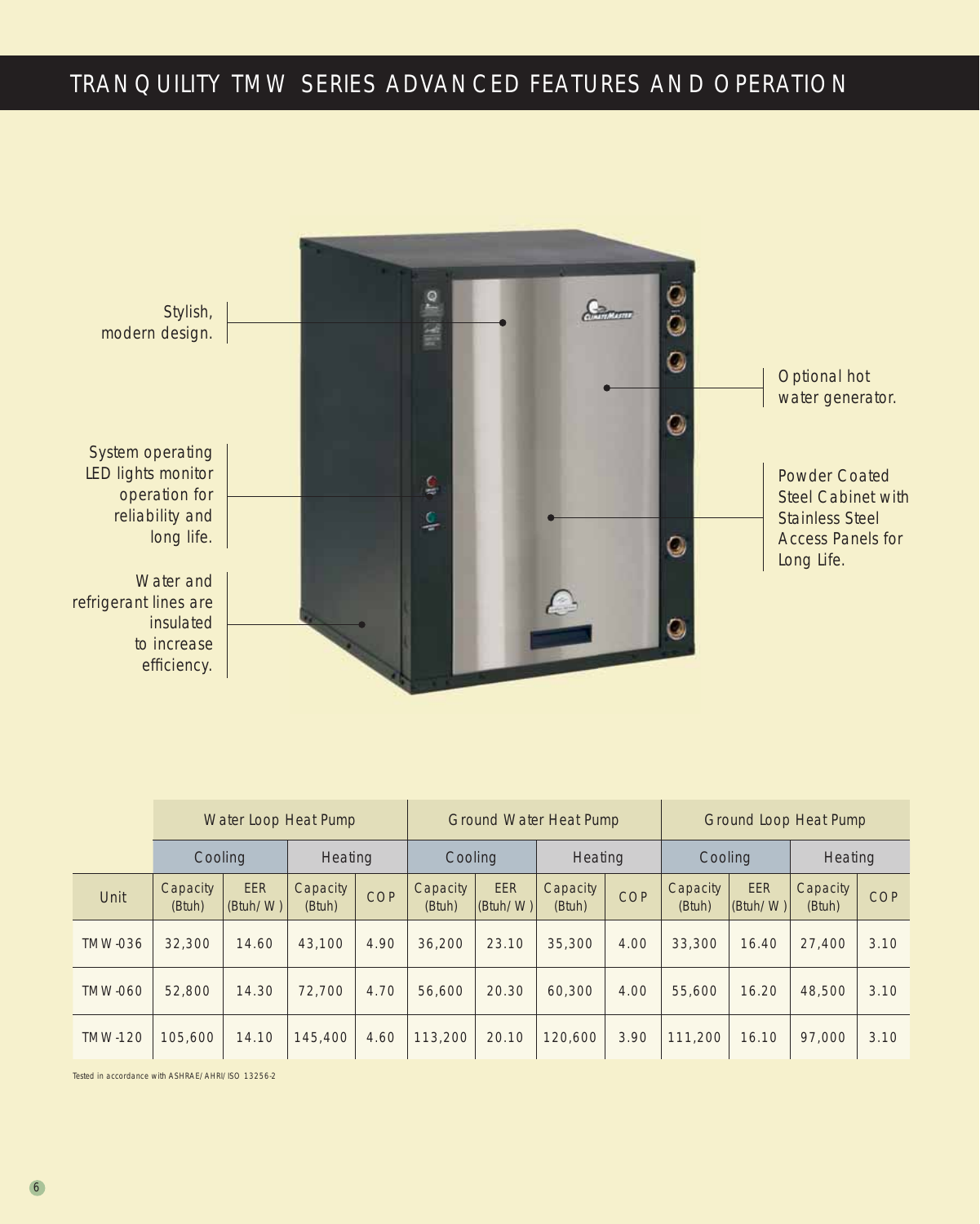## TRANQUILITY THW SERIES ADVANCED FEATURES AND OPERATION



|               |                         |                   | <b>Ground Loop Heat Pump</b> | <b>Ground Water Heat Pump</b> |                         |                   |                          |                   |  |
|---------------|-------------------------|-------------------|------------------------------|-------------------------------|-------------------------|-------------------|--------------------------|-------------------|--|
|               |                         | <b>Heating</b>    |                              |                               | <b>Heating</b>          |                   |                          |                   |  |
| Unit          | Capacity<br>(Btuh) [kW] | <b>COP</b><br>W/W | Capacity<br>(Btuh) [kW]      | <b>COP</b><br>W/W             | Capacity<br>(Btuh) [kW] | <b>COP</b><br>W/W | Capacity<br>$[RU(BUUU)]$ | <b>COP</b><br>W/W |  |
| <b>THW-10</b> | 32.6<br>[9.57]          | 4.2               | 30.8<br>[9.03]               | 3.3                           | 42.6<br>[12.50]         | 5.2               | 39.9<br>[11.69]          | 4.1               |  |

Tested in accordance with ASHRAE/AHRI/ISO 13256-2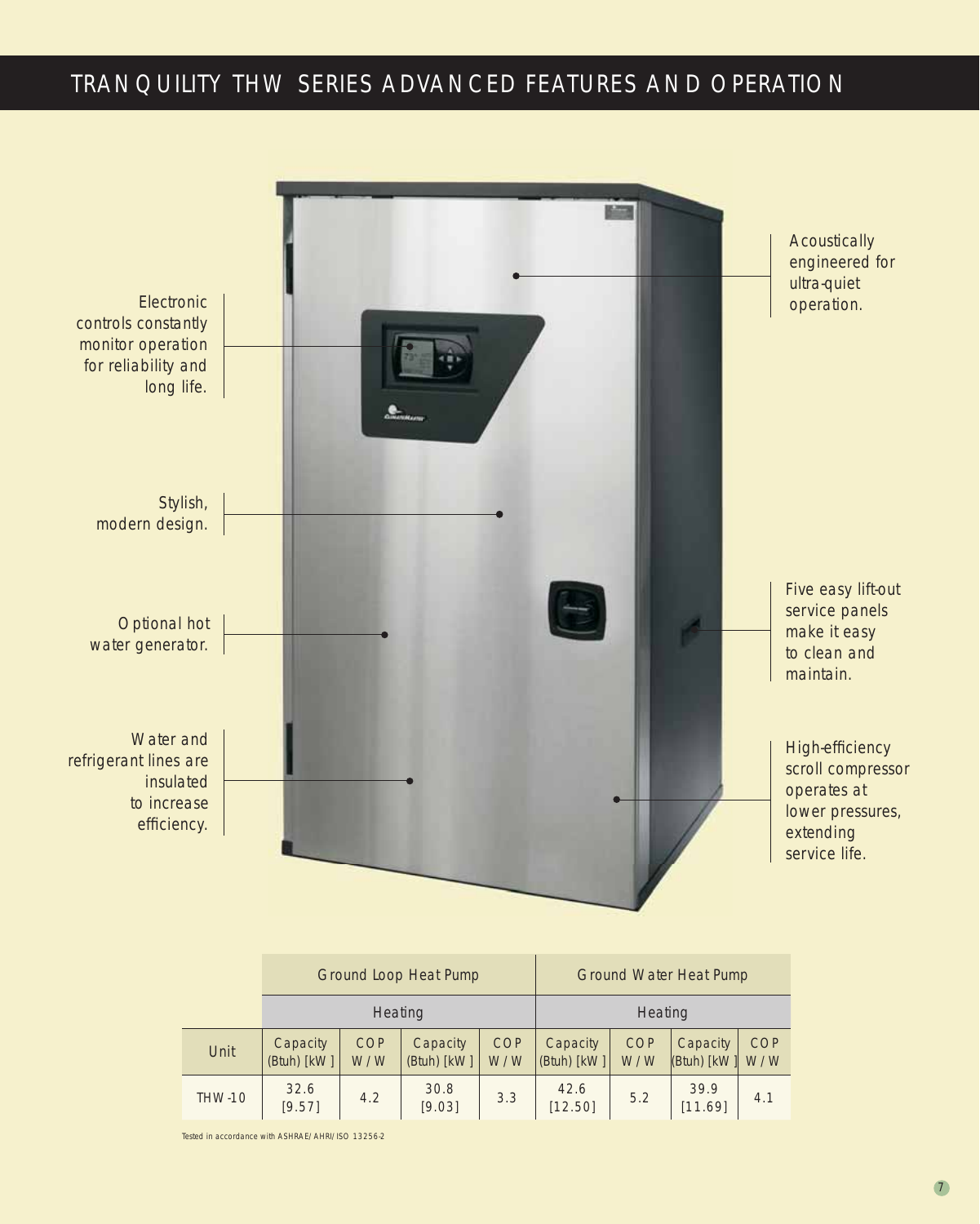|                                                | <b>Tranquility® Medium</b><br><b>Temperature Water-to-</b><br><b>Water (TMW) Series</b> |                |               | <b>Tranquility® High</b><br><b>Temperature Water-to-</b><br><b>Water (THW) Series</b> |                |               |  |
|------------------------------------------------|-----------------------------------------------------------------------------------------|----------------|---------------|---------------------------------------------------------------------------------------|----------------|---------------|--|
|                                                | Standard                                                                                | Factory Option | Dealer Option | Standard                                                                              | Factory Option | Dealer Option |  |
| EarthPure® HFC-410A Refrigerant                | $\bullet$                                                                               |                |               | $\bullet$                                                                             |                |               |  |
| Geothermal Operation                           | $\bullet$                                                                               |                |               | $\bullet$                                                                             |                |               |  |
| Radiant Floor Capable                          | $\bullet$                                                                               |                |               | $\bullet$                                                                             |                |               |  |
| <b>Chilled Water Capable</b>                   | $\bullet$                                                                               |                |               |                                                                                       |                |               |  |
| Single-Stage Compressor                        | $\bullet$                                                                               |                |               | $\bullet$                                                                             |                |               |  |
| Copper Water Coil                              | $\bullet$                                                                               |                |               | $\bullet$                                                                             |                |               |  |
| Cupro-Nickel Water Coil (Source)               |                                                                                         | $\bullet$      |               |                                                                                       | $\bullet$      |               |  |
| <b>Thermal Expansion Valve</b>                 | $\bullet$                                                                               |                |               | $\bullet$                                                                             |                |               |  |
| Dual Vibration Isolation Compressor Mountings  | $\bullet$                                                                               |                |               | $\bullet$                                                                             |                |               |  |
| 3 Compressor Section Access Panels             | $\bullet$                                                                               |                |               | $\bullet$                                                                             |                |               |  |
| Polyester Powder Coat Paint                    | $\bullet$                                                                               |                |               | $\bullet$                                                                             |                |               |  |
| <b>Stainless Steel Front Access Panels</b>     | $\bullet$                                                                               |                |               | $\bullet$                                                                             |                |               |  |
| Remote Reset at Thermostat                     | $\bullet$                                                                               |                |               |                                                                                       |                |               |  |
| Microprocessor CXM Controls                    | $\bullet$                                                                               |                |               | $\bullet$                                                                             |                |               |  |
| Unit Performance Sentinel™ Performance Monitor | $\bullet$                                                                               |                |               | $\bullet$                                                                             |                |               |  |
| 10-Year Limited Warranty                       | $\bullet$                                                                               |                |               | $\bullet$                                                                             |                |               |  |
| Extended Labor Allowance and Service Warranty  |                                                                                         | $\bullet$      |               |                                                                                       | $\bullet$      |               |  |
| Flow Controller Loop Pumping Module            |                                                                                         |                | $\bullet$     |                                                                                       | $\bullet$      | $\bullet$     |  |
| <b>Built in Digital Temperature Control</b>    |                                                                                         |                |               | $\bullet$                                                                             |                |               |  |
| <b>Hot Water Generator</b>                     |                                                                                         | $\bullet$      |               |                                                                                       | $\bullet$      |               |  |
| <b>Dedicated Domestic Hot Water</b>            |                                                                                         |                |               | $\bullet$                                                                             |                |               |  |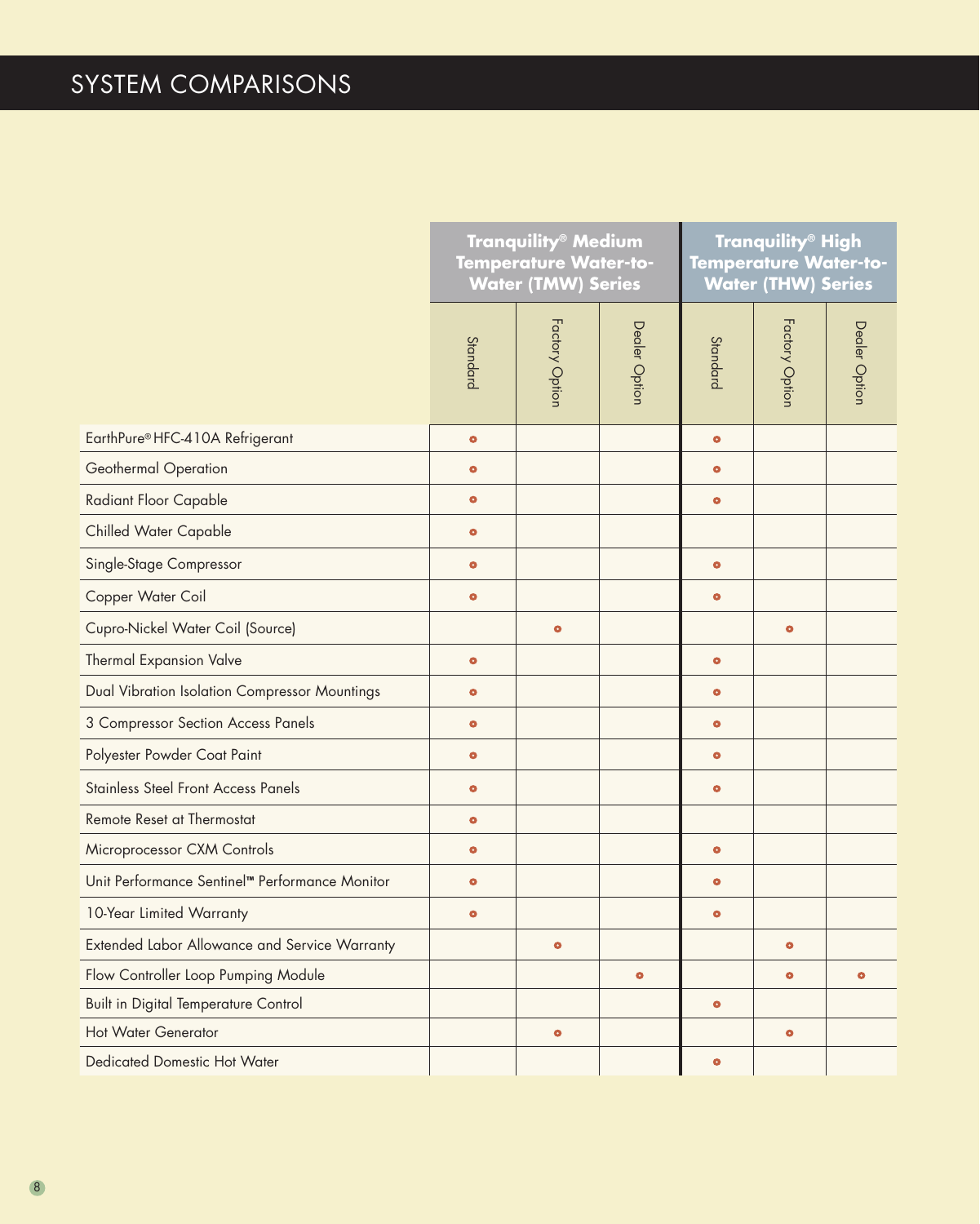ClimateMaster is the world's largest and most progressive manufacturer of geothermal heat pumps. We are committed to innovation and dedicated to environmentally clean, economically sound and superbly comfortable home and business environments. Each ClimateMaster product is produced in our state-of-the-art facility utilizing quality management systems that are ISO 9001:2008 certified. We strive for the highest product quality and service after the sale to give you peace of mind.

An LSB Industries, Inc. company (NYSE: LXU), ClimateMaster has been designing and building equipment that enhances environments we live and work in every day for more than 50 years. In addition to geothermal heat pumps, ClimateMaster offers the most extensive product line of water source heat pumps for use in a wide variety of applications.